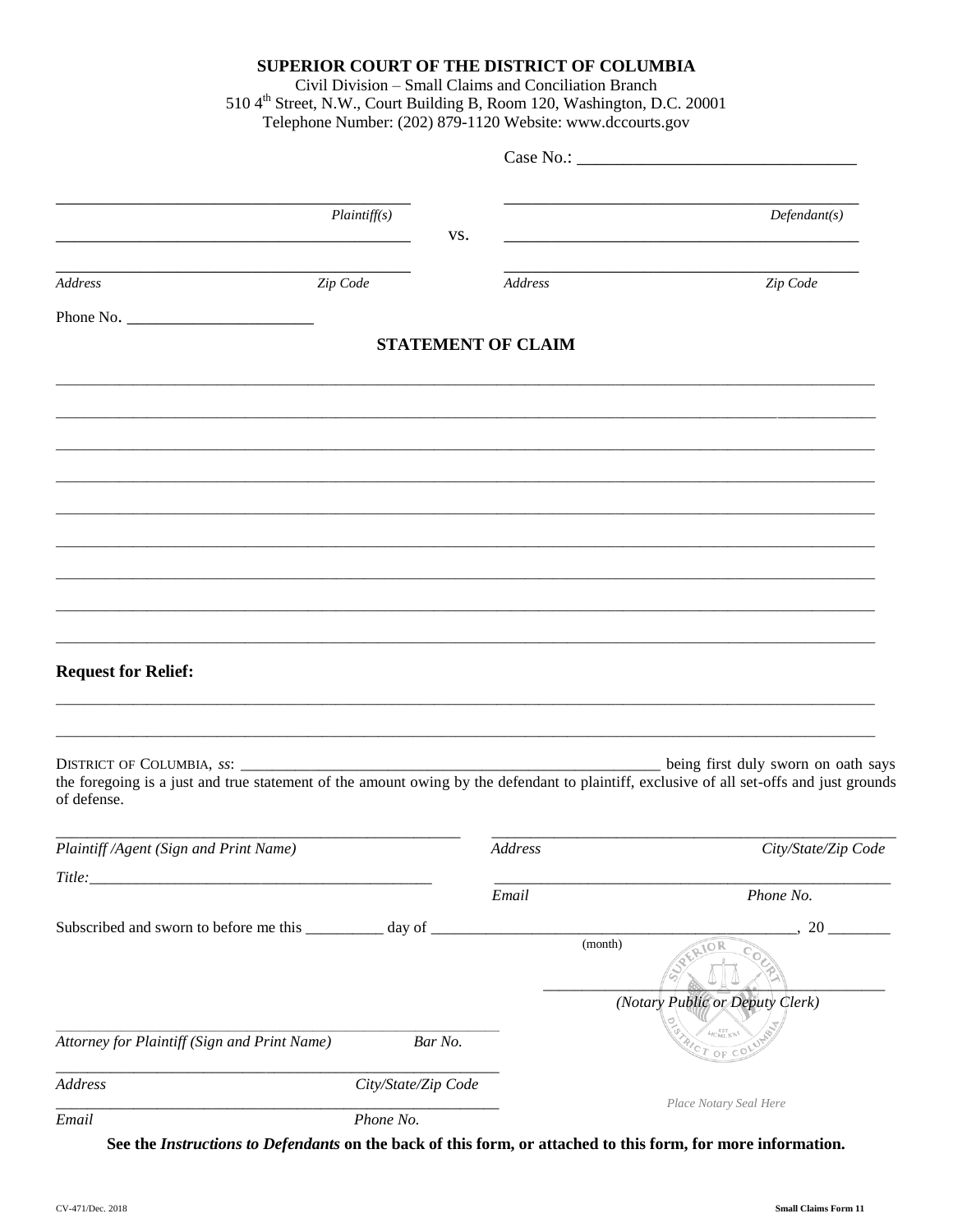# **Instructions to Defendants**

## *Important***:**

**You must come to court on the date and time stated on the Notice to avoid the entry of a judgment by default. If you do not come to court for your hearing, a judgment by default may be entered against you for the amount of money demanded in the Statement of Claim. If that happens, the plaintiff could take money from your paycheck or your bank account, or take and sell your personal property, to pay the claim.** 

**If you cannot come to court for your hearing, call the Small Claims Clerk's Office at (202) 879-1120 as soon as you can for more information. You must go to the hearing unless the hearing is continued or cancelled**. **To find out if your hearing is still scheduled call the Small Claims Clerk's Office. Even if you want to admit the claim, and just need more time to pay, you must still come to court to explain your situation.**

Before any case goes to trial in the Small Claims and Conciliation Branch, a trained mediator will meet with the parties to see if they can agree to a settlement. If the parties cannot reach a settlement with the mediator, then the case can be scheduled for a trial on another day.

If the plaintiff in your case has a lawyer, that lawyer's name and contact information are on the Statement of Claim. You may contact the plaintiff's lawyer about this case. You do not have to have a lawyer, but you may choose to get a lawyer or look for legal advice about this matter.

If you want a lawyer, but cannot afford to pay one, there are many organizations that may be able to help you, including:

- Legal Aid Society of the District of Columbia: (202) 628-1161
- Legal Counsel for the Elderly (if age  $60+$ ): (202) 434-2120
- Tzedek DC: (202) 274-7386
- Neighborhood Legal Services Program: (202) 832-6577
- DC Law Students in Court: (202) 638-4798

You may also get help from the Consumer Law Resource Center, or the Small Claims Resource Center. The Consumer Law Resource Center is open on Wednesdays from 9:15 a.m. to 12:00 p.m. The Small Claims Resource Center is open on Thursdays, 9:15 a.m. to 12:00 p.m. Both are located in Room 208, Court Building B, 510 4th Street, N.W., Washington, DC 20001. The resource centers may close their intake early if too many people have already signed in. They must prioritize people with a court hearing scheduled on that day. There is no guarantee that people without hearings on that day will be seen. Arriving early increases your chances of receiving services. Please expect a wait.

If you have witnesses, books, receipts, or other documents that relate to this case, you should bring them with you to court. If you want to have witnesses summoned to come to court, contact the Small Claims Clerk's Office for more information.

When you contact the Small Claims Clerk's Office about your case, remember to include your case number, contact information, and court date. Please know that court employees are not allowed to give you legal advice.

## **Puede obtenerse copias de este formulario en Español en el Tribunal Superior del Distrito de Columbia, Edificio B, 510 4th Street, NW, Room 120, Washington, D.C. 20001, o ver: www.dccourts.gov.**

**You can get a copy of this form in Spanish at the Superior Court of the District of Columbia, Building B, 510 4 th Street NW, Room 120, Washington, D.C. 20001, or at: www.dccourts.gov.**